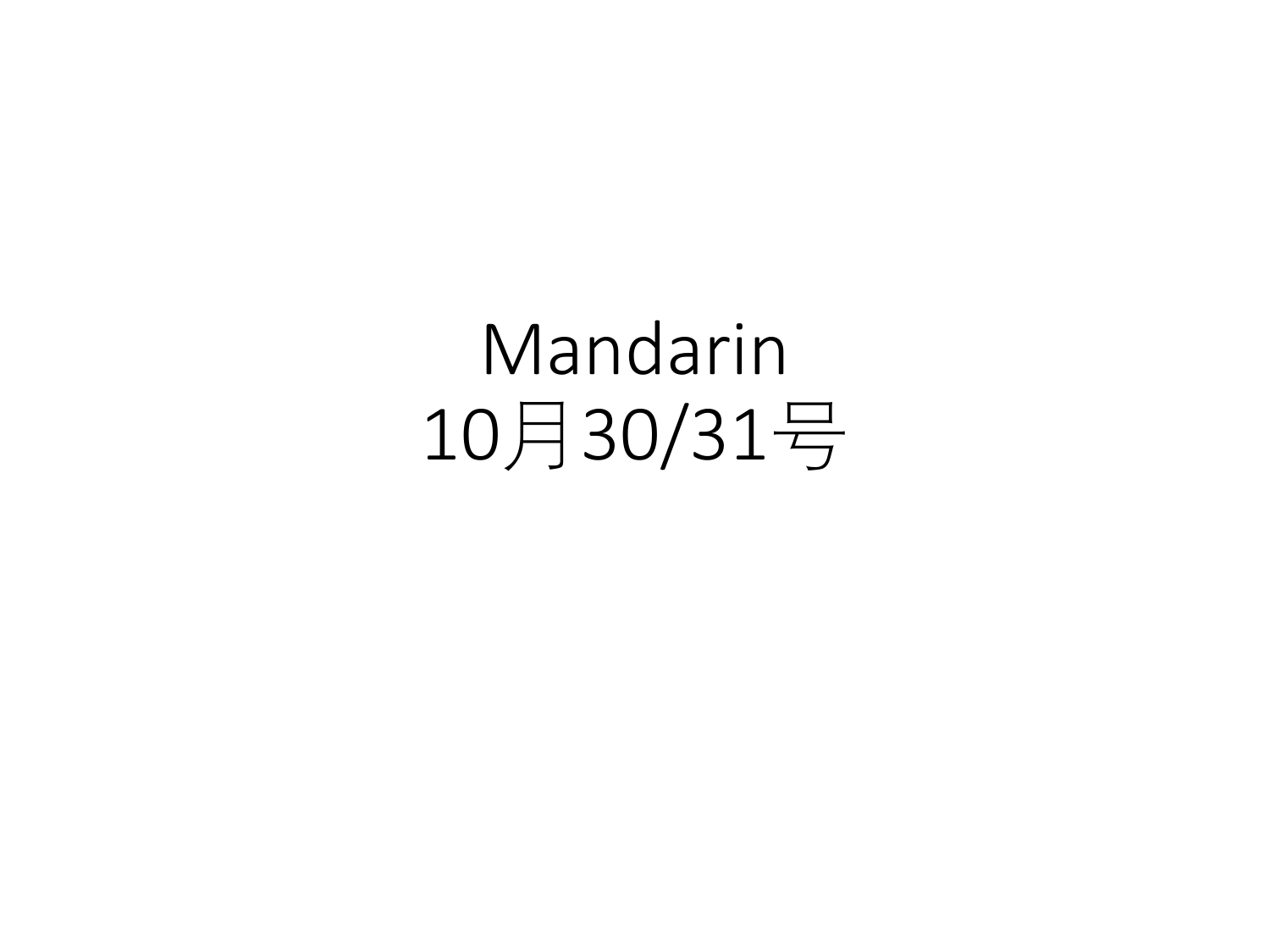A: 你在 找 什么? B: 你看见我的手机了吗? 白色的。 A: 别找了,手机在桌子上呢, 电脑 旁边。 B: 你看见我的衣服了吗? 红色的那件。 A: 那件衣服我 帮 你洗了, 在 外边 呢。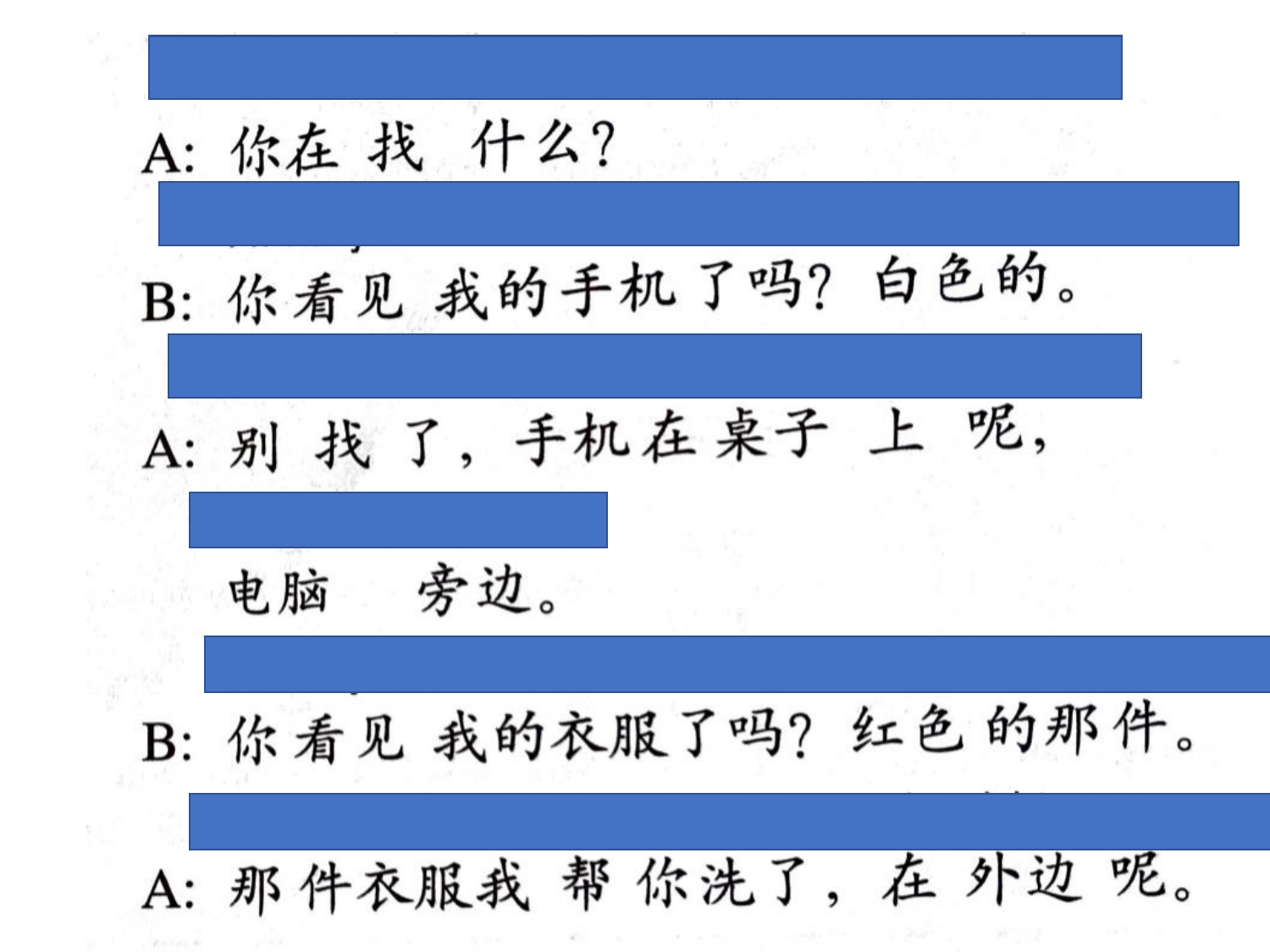| A          | Ní chū mén yào duō chuān diănr yīfu.<br>你 出<br>门 要 多 穿 点儿衣服。                                  |   |                |
|------------|-----------------------------------------------------------------------------------------------|---|----------------|
| B          | Píngguǒ xǐhǎo le, lái chī yí ge ba.<br>苹果 洗好 了 ,来 吃 一 个 吧 。                                   |   |                |
| С          | kuài, yǒu hóng hé hēi liǎng ge yánsè.<br>109 块 , 有 红 和 黑 两 个 颜色 。                             |   |                |
| D          | Kuài qichuáng ni jīntiān hái yào qù shàng yóuyǒng kè ne.<br>起床 , 你 今天 还 要 去 上   游泳 课 呢 。<br>快 |   |                |
| Е          | Tā zài năr ne? Ní kànjiàn tā le ma?<br>他 在哪儿呢 ? 你 看见 他了 吗 ?                                   |   |                |
|            | Jiějie zài shuō tā lŬyóu shí jiàndào de yí ge hěn yǒuyìsi de rén.                             |   |                |
|            | 姐姐 在 说 她 旅游 时 见到 的 一 个 很 有意思 的 人 。                                                            |   |                |
| F<br>例如:   | Tā hái zài jiàoshì li xuéxí.<br>他 还 在 教室 里 学习 。                                               | Е | Answers:       |
| 51.        | Suīrán qíngtiān le, dàn wàimiàn hái hěn lěng.<br>虽然   晴天  了 ,  但   外面<br>还很冷。                 |   | 51, A          |
|            | Hái yǒu shíjiān, wǒ zài shuì fēnzhōng.<br>还有 时间,我再睡5分钟。                                       |   | 52, D<br>53, C |
| 53.        | zhège yĭzi zěnme mài?<br>Qing wèn,<br>问 , 这个 椅子 怎么<br>请<br>卖 ?                                |   | 54, B<br>55, F |
| 52.<br>54. | nà wǒ búkèqi le.<br>Xièxie,<br>谢谢 , 那 我 不客气 了 。                                               |   |                |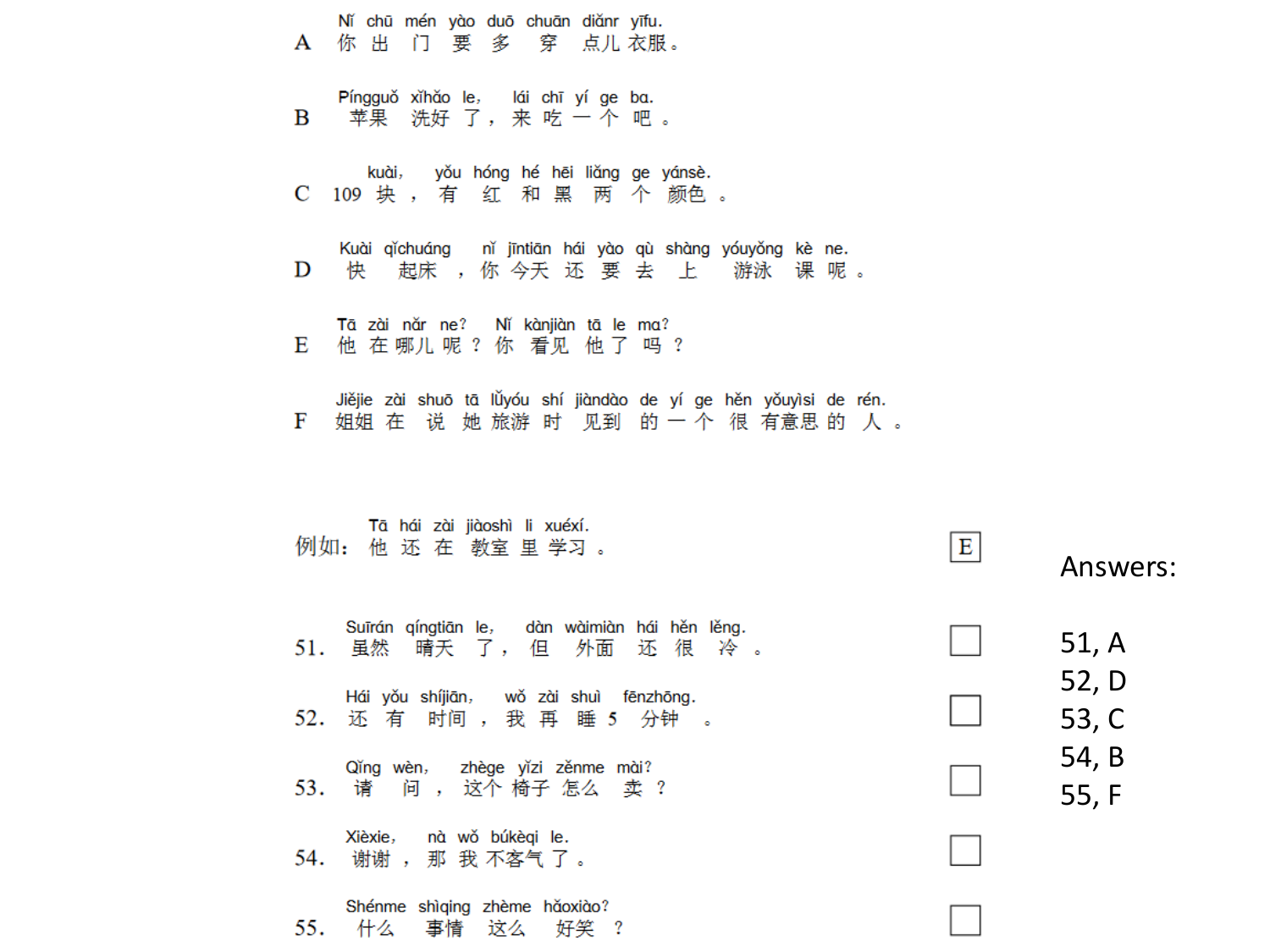第 56-60题

Tā méi shuō tā shénme shíhou huílai. A 他 没 说 他 什么 时候 回来 。 Wǒ yě bù zhīdào, wǒmen qù wènwen Zhāng lǎoshī ba. B 我也不知道, 我们去问问 张 老师吧。 Ní jiā lí gongsī yuǎn ma? C 你 家 离 公司 远 吗 ? Xià cì ba, wǒ jīntiān lèi le, xiǎng zǎo xiē xiūxi. D 下次吧, 我今天累了, 想 早些休息。 Wǒmen dōu juéde nàr fēicháng piàoliang. 我们 都 觉得 那儿 非常 漂亮 。 E

|     | Zhège zì shì "dà" de yìsi ma?<br>56. 这个字是"大"的意思吗?                            | Answers:       |
|-----|------------------------------------------------------------------------------|----------------|
|     | Zhāng xiānsheng yǒu shì chūqu le.<br>Duìbuaĭ,<br>57. 对不起 , 张 先生 有事 出去 了 。    | 56, B<br>57, A |
| 58. | Wănshang yìqǐ qù tiàowǔ, zěnmeyàng?<br>晚上 一起 去 跳舞 , 怎么样 ?                    | 58, D<br>59, E |
|     | Wǒ hé wǒ zhàngfu nián qùguo yí cì Běijīng.<br>59. 我 和 我 丈夫 2008 年 去过 一次 北京 。 | 60 C           |
| 60. | Hěn jìn, wǒ měi tiān dōu zǒuzhe qù shàngbān.                                 |                |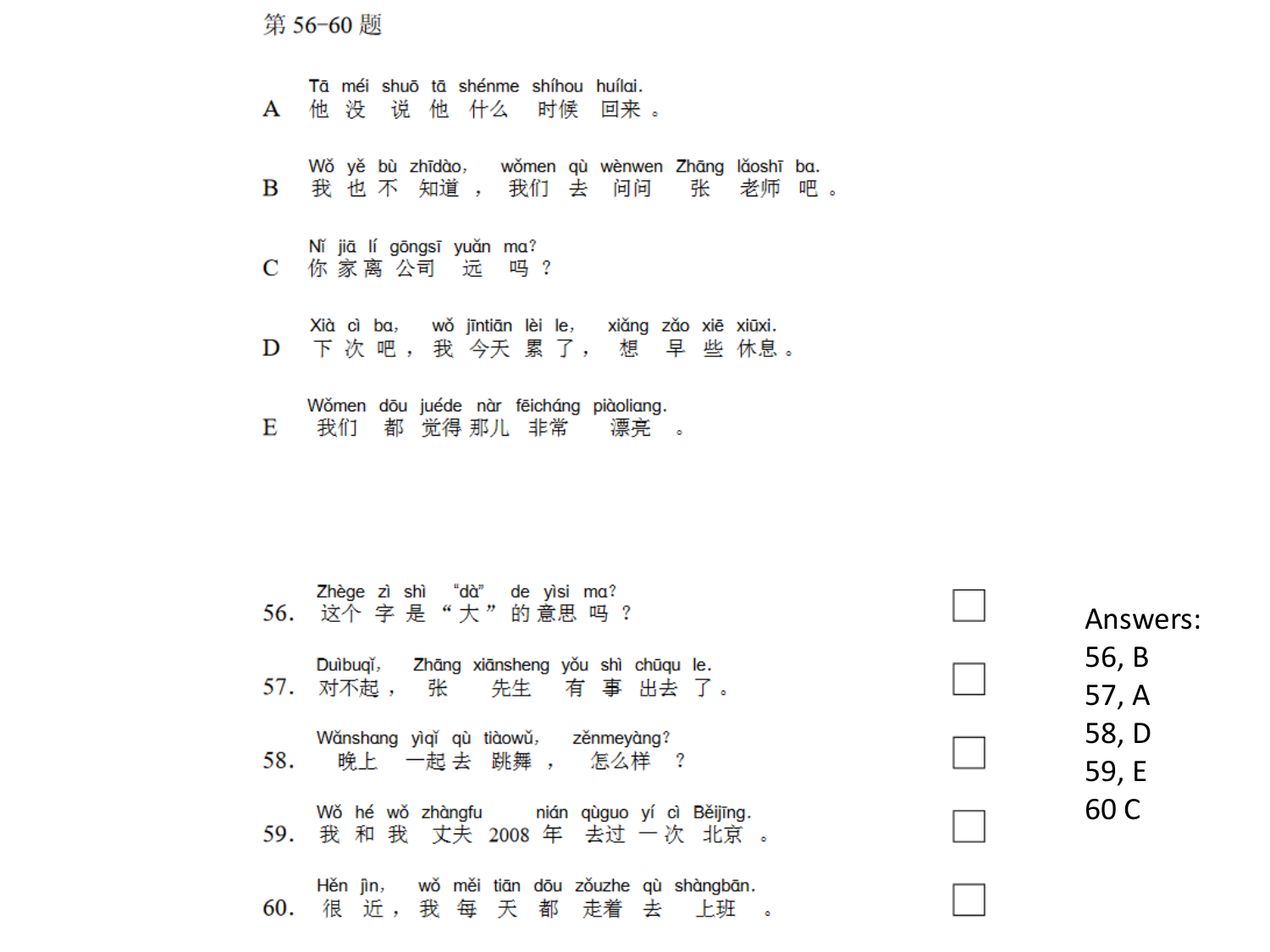身体 跳舞 问题 运动 希望 做饭 左右 说话 喜欢 准备 没关系 准备好 对面 听懂 做完 上班 第一 旅游 欢饮 Can you remember the meaning of all these characters?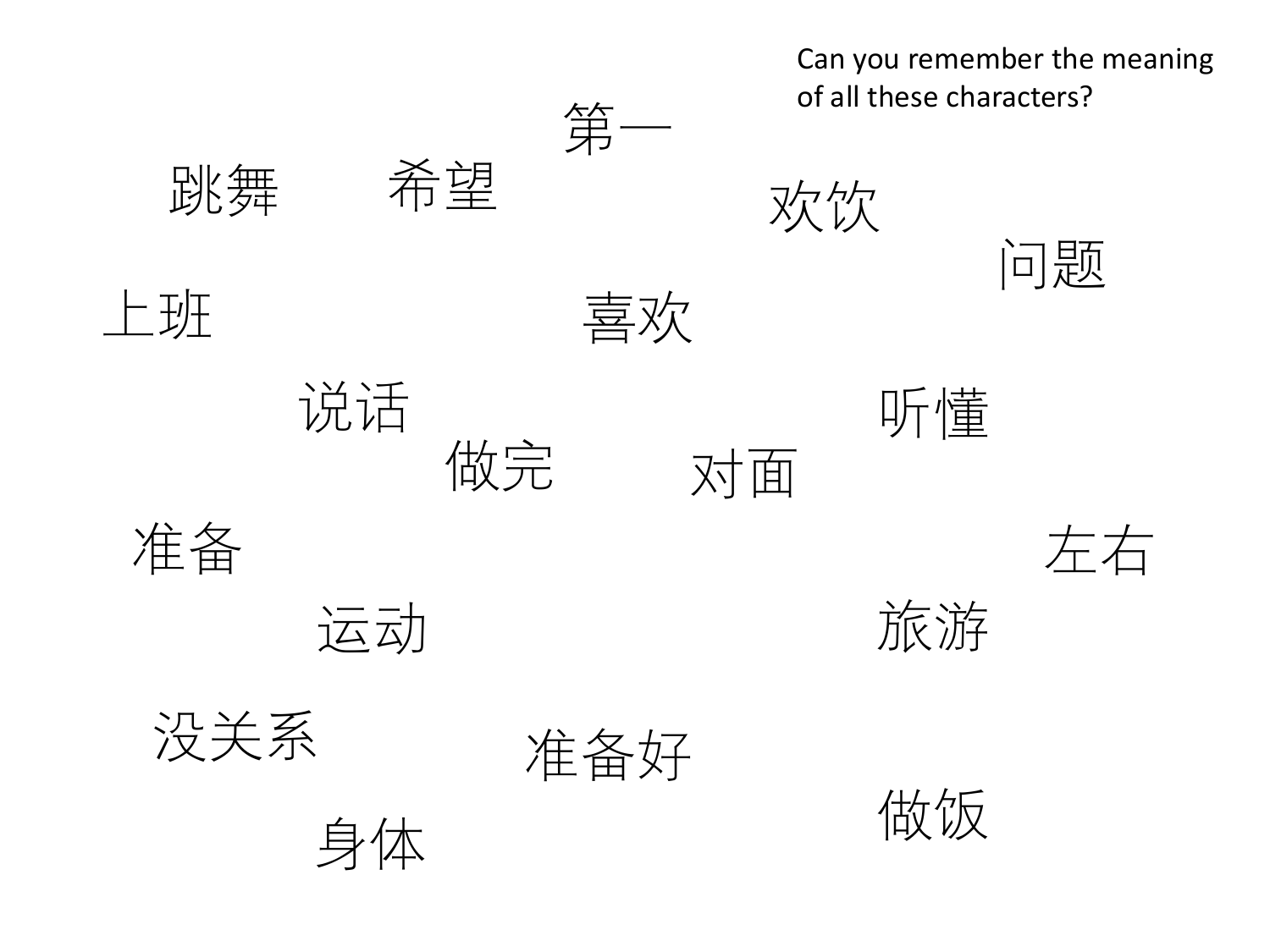- 47. Book (shu1)
- 48. Volume (ben3)
- 49. On/above (shang4)
- 50. Under/below (xia4)
- 51. Face, side (mian4)
- 52. Fire (huo3)
- 53. Vehicle (che1)
- 54. Very (hen3)
- 55. Good (hao3)
- 56. Peace (an1)
- 57. Door (men2)
- 58. To want, need, will (yao4)
- 59. North (bei3)
- 60. Capital (jing1)
- 61. Home/family (jia )
- 62. Return (hui2)
- 63. Horse (ma3
- 64. Question marker (ma)
- 65. Mum (ma1)
- 66. How many/several (ji3)
- 67. Hand (shou3)
- 68. Machine (ji1)
- 69. King (wang2)
- 70. Jade (yu4)
- 71. Treasure (bao3)
- 72. Country (guo2)
- 73. Early (zao3)
- 74. Same (tong2)
- 75. Company (work) (si1)
- 76. Side hand 扌
- 77. Halberd (ge )
- 78. I (wo3)
- 79. To look for (zhao3)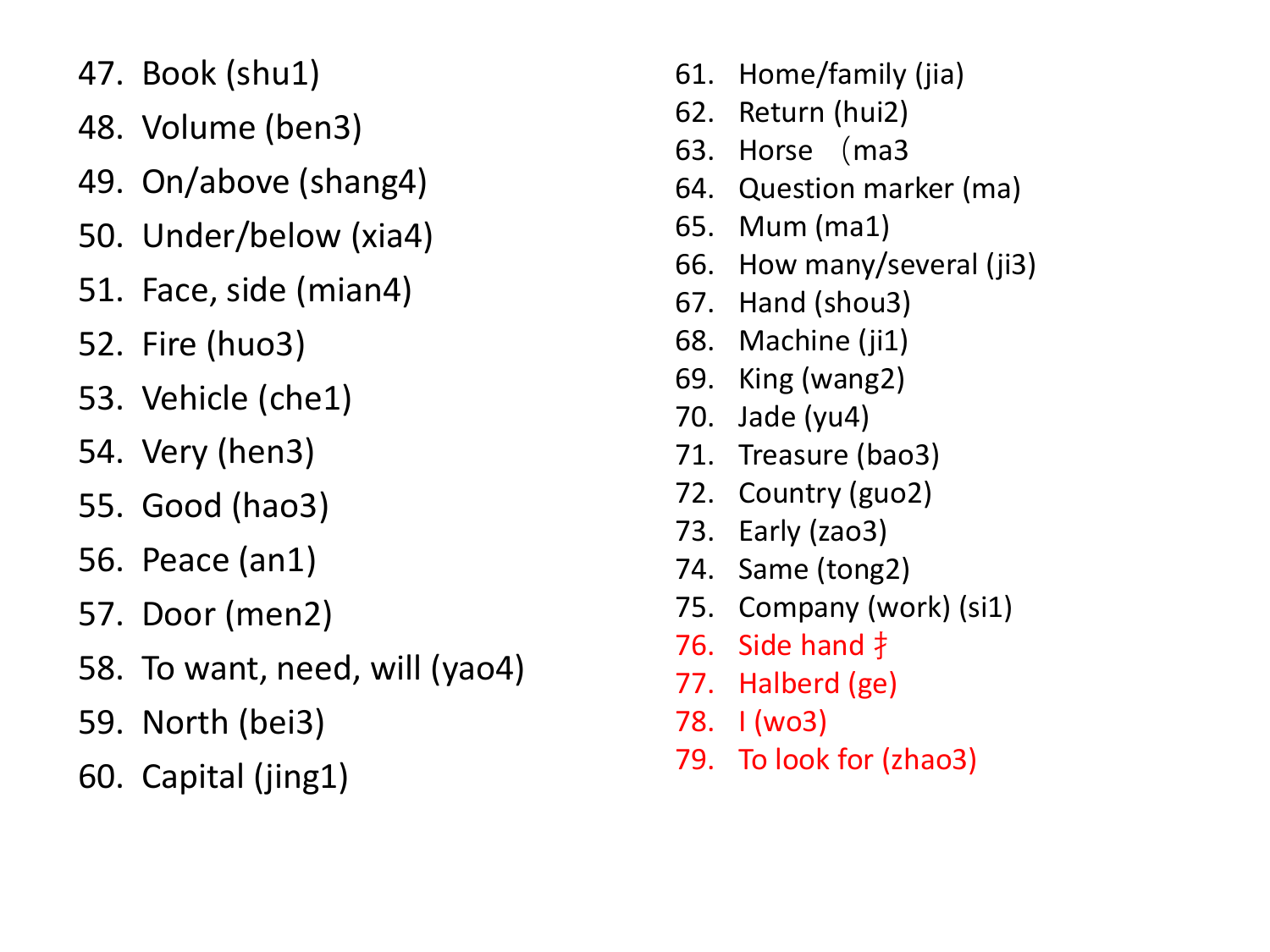## Not-so-crazy sentences

- How many people are there in your family?
- Your mobile phone is under the book
- She is a very good baby
- Is your country very big?
- He works at the company in Beijing. (He at Beijing company works)
- My friend is going to China in the morning.
- I'm looking for my friend's company
- I want to drive to Xi'an



New sentences to write in characters.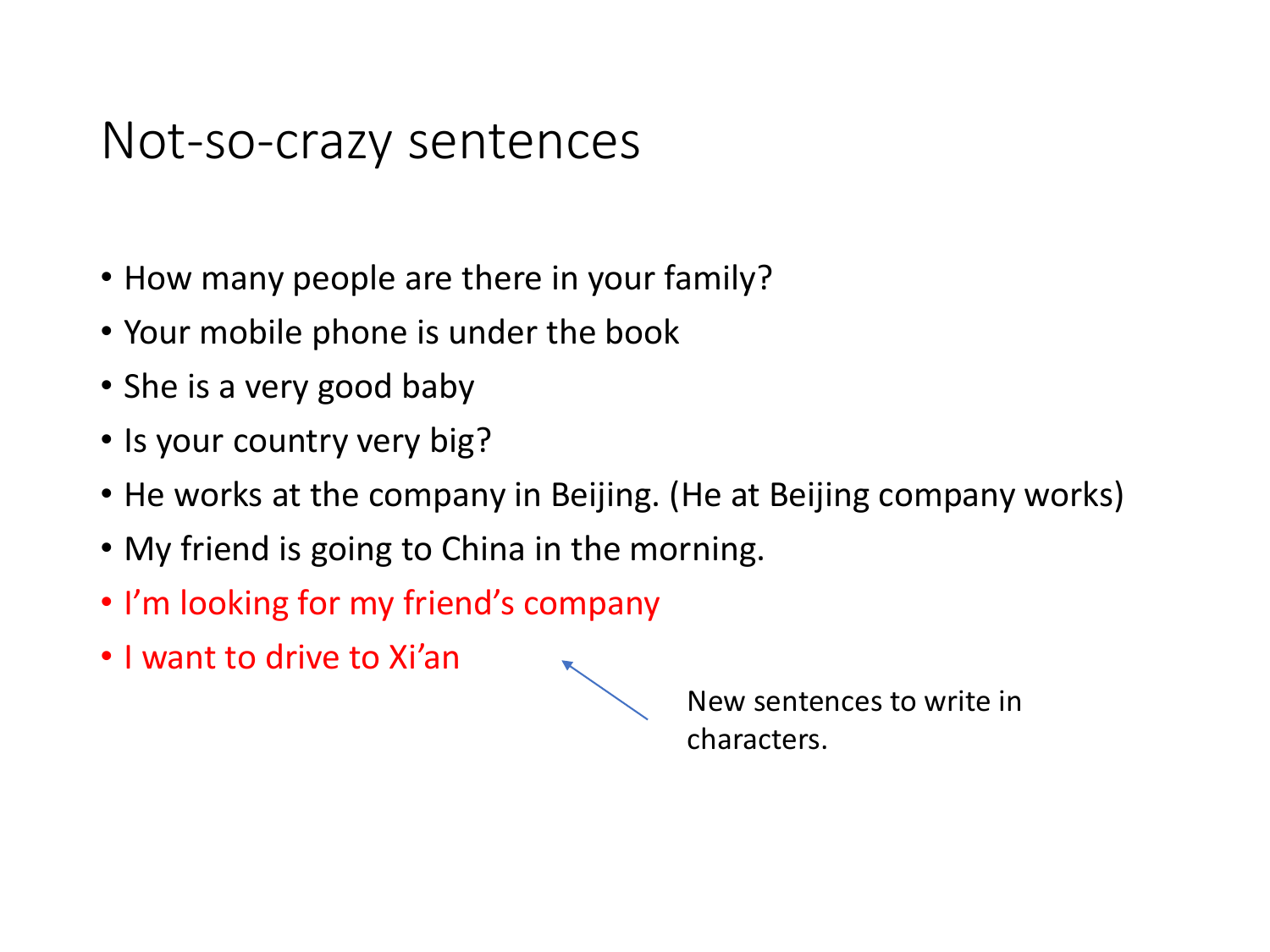## 不要 / 别

- 看
- 吃
- 玩
- 买
- 喝
- 咖啡
- 手机
- 新衣服
- 药
- 电视

How would you tell someone not to do something (or 'stop doing something) using combinations of these characters

EG: 别买新衣服了!